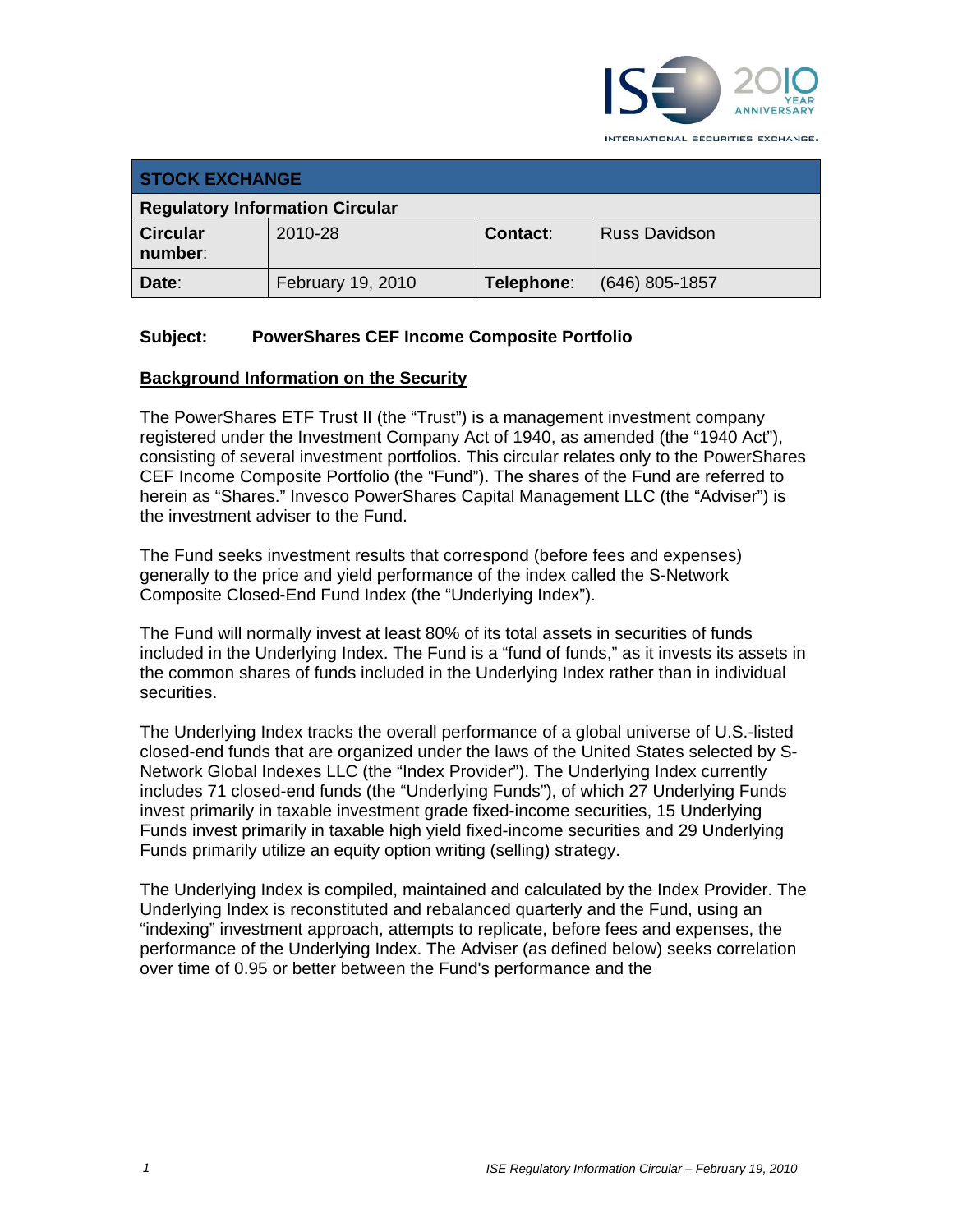performance of the Underlying Index; a figure of 1.00 would represent perfect correlation. The Fund generally will invest in the Underlying Funds comprising the Underlying Index in proportion to their weightings in the Underlying Index.

The Fund will invest 25% or more of the value of its total assets in securities of issuers in an industry or group of industries to the extent that the Underlying Index concentrates in an industry or group of industries.

As described more fully in the Trust's prospectus and Statement of Additional Information, the Fund will issue and redeem Shares on a continuous basis at their net asset value ("NAV") only in large blocks of 50,000 Shares (each, a "Creation Unit"). Creation Units will be issued and redeemed principally in-kind for securities included in the underlying index. Except when aggregated in Creation Units, the Shares may not be redeemed with the Fund.

Ordinarily, dividends from net investment income, if any, are declared and paid monthly. The Fund distributes its net realized capital gains, if any, to shareholders annually.

Shares are held in book-entry form, which means that no Share certificates are issued. The Depository Trust Company or its nominee is the record owner of all outstanding Shares of the Funds and is recognized as the owner of all Shares for all purposes.

The NAV per Share for the Fund is computed by dividing the value of the net assets of the Fund (i.e., the value of its total assets less total liabilities) by the total number of Shares outstanding. Expenses and fees are accrued daily and taken into account for purposes of determining NAV. The NAV of each Fund is determined each business day after the close of trading (ordinarily 4:00 p.m., Eastern Time or "ET") of the New York Stock Exchange. Any assets or liabilities denominated in currencies other than the U.S. dollar are converted into U.S. dollars at the current market rates on the date of valuation as quoted by one or more sources.

The registration statement for the Fund describes the various fees and expenses for the Fund's Shares. For a more complete description of the Fund and the underlying Index, visit the Fund's website at www.invescopowershares.com.

### **Principal Risks**

Interested persons are referred to the Prospectus for a description of risks associated with an investment in the Fund. These include tracking error risk (factors causing the Fund's performance to not match the performance of the underlying index), market trading risk (for example, trading halts, trading above or below net asset value), investment style risk, sector risk, investment approach risk, fund of funds risk, underlying fund risk, management risk, credit risk, interest rate risk, foreign market risk and liquidity risk.

#### **Exchange Rules Applicable to Trading in the Shares**

The Shares are considered equity securities, thus rendering trading in the Shares subject to the Exchange's existing rules governing the trading of equity securities.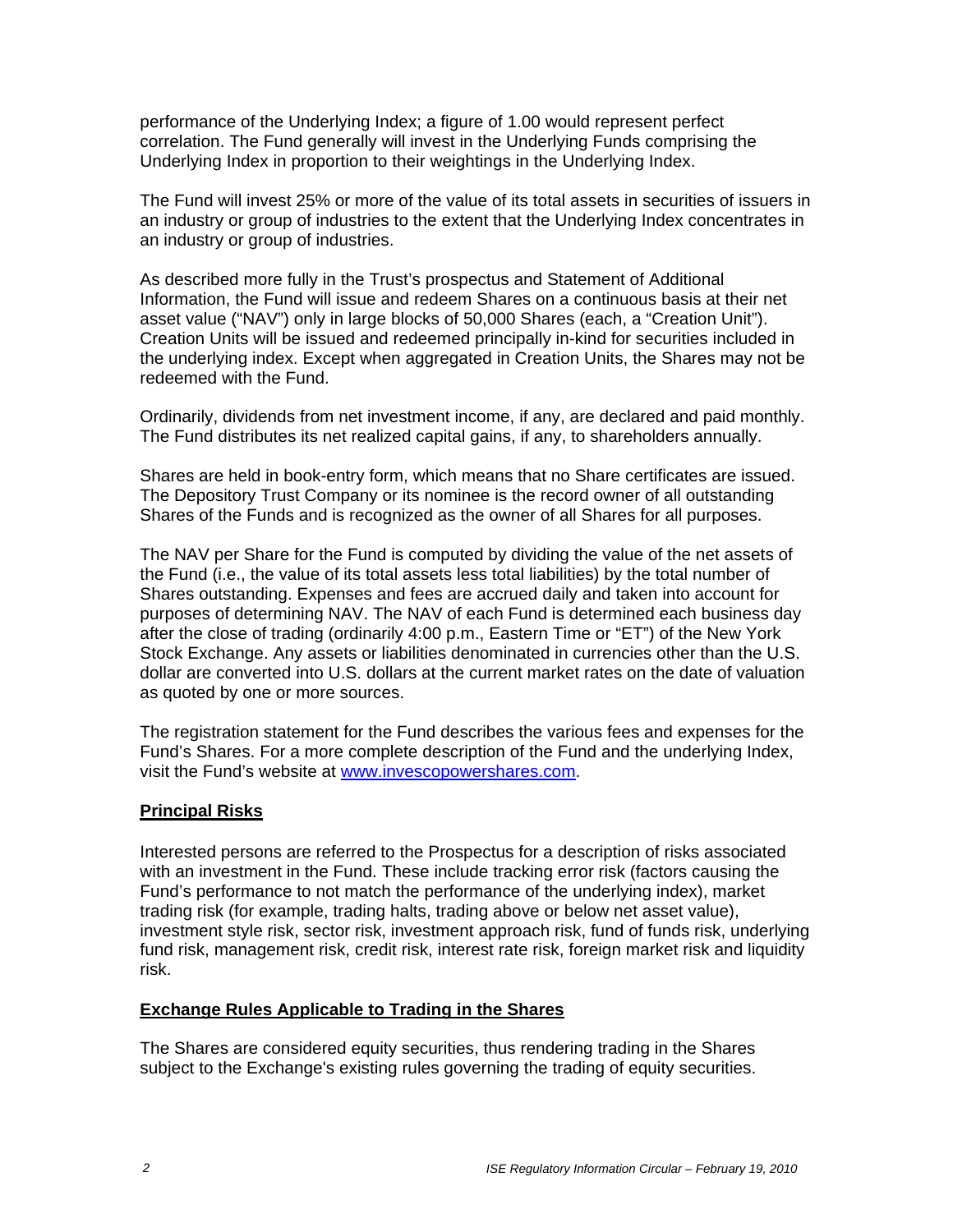## **Trading Hours**

Trading in the Shares on ISE is on a UTP basis and is subject to ISE equity trading rules. The Shares will trade from 8:00 a.m. until 8:00 p.m. Eastern Time. Equity Electronic Access Members ("Equity EAMs") trading the Shares during the Extended Market Sessions are exposed to the risk of the lack of the calculation or dissemination of underlying index value or intraday indicative value ("IIV"). For certain derivative securities products, an updated underlying index value or IIV may not be calculated or publicly disseminated in the Extended Market hours. Since the underlying index value and IIV are not calculated or widely disseminated during Extended Market hours, an investor who is unable to calculate implied values for certain derivative securities products during Extended Market hours may be at a disadvantage to market professionals.

The value of the index underlying the Shares are disseminated to data vendors every 15 seconds.

## **Trading Halts**

ISE will halt trading in the Shares in accordance with ISE Rule 2101(a)(2)(iii). The grounds for a halt under this Rule include a halt by the primary market because it stops trading the Shares and/or a halt because dissemination of the IIV or applicable currency spot price has ceased, or a halt for other regulatory reasons. In addition, ISE will stop trading the Shares if the primary market de-lists the Shares.

#### **Dissemination of Fund Data**

The Consolidated Tape Association will disseminate real time trade and quote information for the Funds to Tape B.

| <b>Fund Name</b>                                               | <u>Listing</u><br>Market | <u>Trading</u><br>Symbol | <b>IOPV Symbol</b> | <b>NAV Symbol</b> |
|----------------------------------------------------------------|--------------------------|--------------------------|--------------------|-------------------|
| PowerShares NYSSEAACaa<br>CEF Income<br>Composite<br>Portfolio |                          | PROFIEF                  | <b>PROCEET I.W</b> | <b>PROCEETANY</b> |

#### **Delivery of a Prospectus**

Pursuant to federal securities laws, investors purchasing Shares must receive a prospectus prior to or concurrently with the confirmation of a transaction. Investors purchasing Shares directly from the Fund (by delivery of the Deposit Amount) must also receive a prospectus.

Prospectuses may be obtained through the Distributor or on the Fund's website. The Prospectus does not contain all of the information set forth in the registration statement (including the exhibits to the registration statement), parts of which have been omitted in accordance with the rules and regulations of the SEC. For further information about the Fund, please refer to the registration statement.

### **Exemptive, Interpretive and No-Action Relief Under Federal Securities Regulations**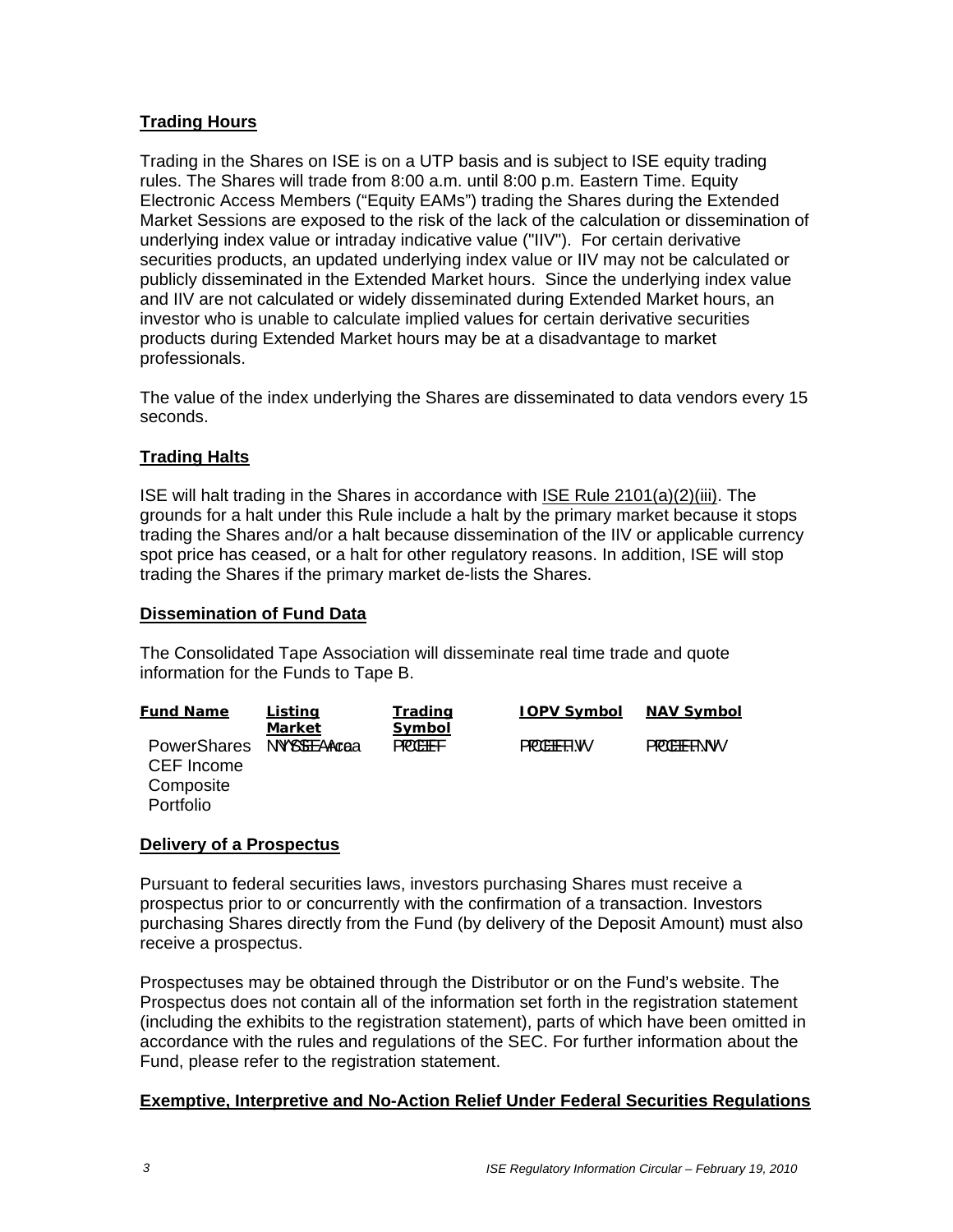The Commission has issued letters dated April 9, 2007, October 24, 2006, November 21, 2005 and August 17, 2001 (together, the "No- Action Letters") granting exemptive, interpretive and no-action relief from certain provisions of and rules under the Securities Exchange Act of 1934 for exchange-traded funds listed and traded on a registered national securities exchange that meet certain criteria.

## **Regulation M Exemptions**

Generally, Rules 101 and 102 of Regulation M prohibit any "distribution participant" and its "affiliated purchasers" from bidding for, purchasing, or attempting to induce any person to bid for or purchase any security which is the subject of a distribution until after the applicable restricted period, except as specifically permitted in Regulation M. The provisions of the Rules apply to underwriters, prospective underwriters, brokers, dealers, and other persons who have agreed to participate or are participating in a distribution of securities.

The Commission issued a No-Action Letter by which persons participating in a distribution of shares of a fund may engage in secondary market transactions in such shares during their participation in such a distribution, despite the requirements of from Rule 101 under Regulation M. In addition, the SEC has permitted persons who may be deemed to be participating in the distribution of shares of a fund (i) to purchase securities for the purpose of purchasing creation unit aggregations of fund shares and (ii) to tender securities for redemption in Creation Unit Aggregations. Further, the Commission has clarified that the tender of fund shares to the Fund for redemption does not constitute a bid for or purchase of any of the Funds' securities during the restricted period of Rule 101. The Commission has issued a No-Action Letter to paragraph (e) of Rule 102 under Regulation M which allow the redemption of fund shares in creation unit aggregations during the continuous offering of shares.

### **Customer Confirmations for Creation or Redemption of Fund Shares (SEC Rule 10b-10)**

Broker–dealers who handle purchases or redemptions of Fund shares in Creation Units for customers will be permitted to provide such customers with a statement of the number of Creation Unit Aggregations created or redeemed without providing a statement of the identity, number and price of shares of the individual securities tendered to the Fund for purposes of purchasing creation unit aggregations ("Deposit Securities") or the identity, number and price of shares to be delivered by the Trust to the redeeming holder ("Redemption Securities"). The composition of the securities required to be tendered to the Fund for creation purposes and of the securities to be delivered on redemption will be disseminated each business day and will be applicable to requests for creations or redemption, as the case may be, on that day. This exemptive relief under Rule 10b-10 with respect to creations and redemptions is subject to the following conditions:

- 1) Confirmations to customers engaging in creations or redemptions must state that all information required by Rule 10b-10 will be provided upon request;
- 2) Any such request by a customer for information required by Rule 10b-10 will be filed in a timely manner, in accordance with Rule 10b-10(c);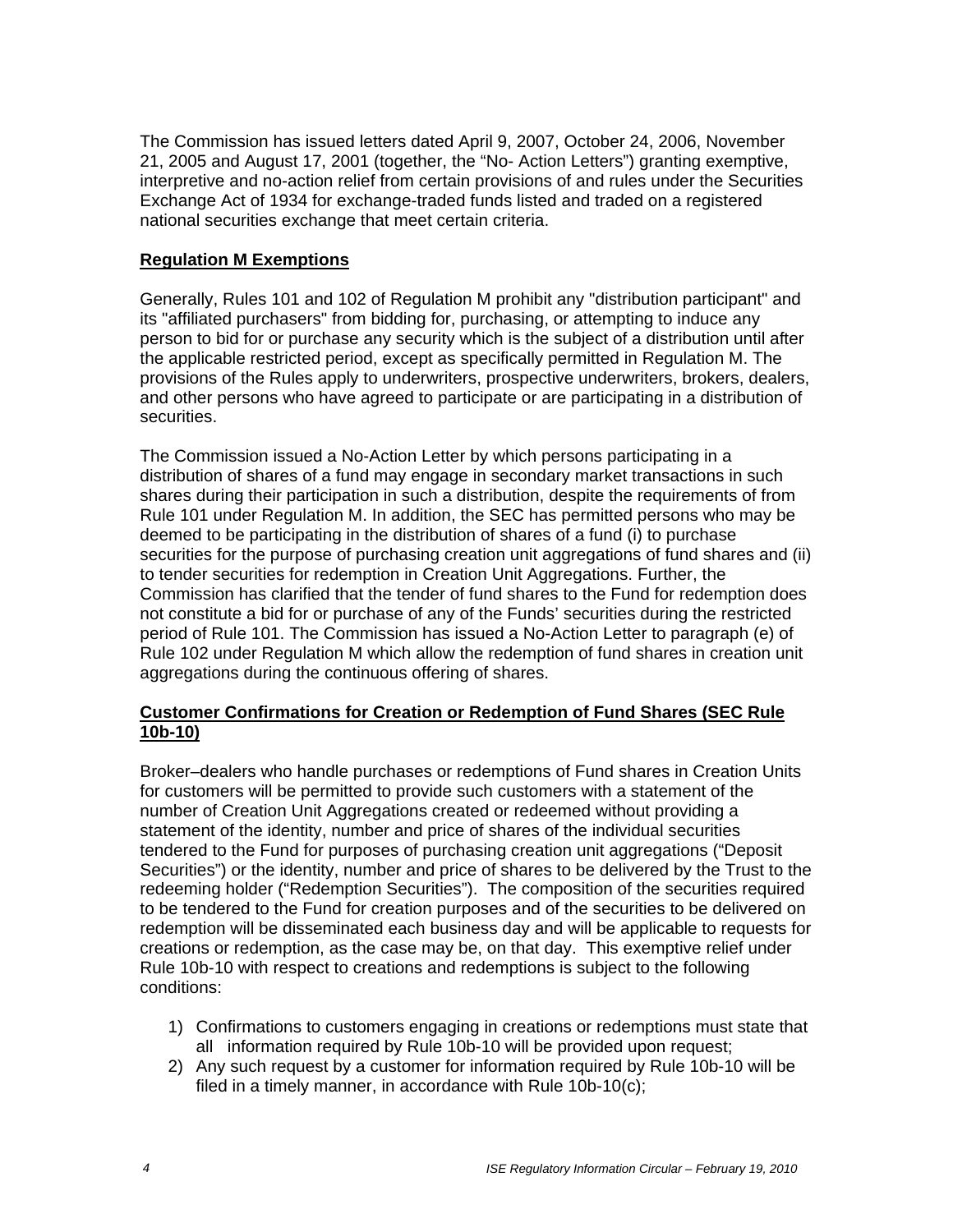3) Except for the identity, number and price of shares of the component securities of the Deposit Securities and Redemption Securities, as described above, confirmations to customers must disclose all other information required by Rule 10b-10(a).

### **SEC Rule 14e-5**

The Commission has permitted any person acting as a dealer-manager of a tender offer for a component security of fund (1) to redeem fund shares in creation unit aggregations from the issuer that may include a security subject to such tender offer and (2) to purchase fund shares during such tender offer. In addition, a No-Action has been issued under Rule 14e-5 states that if a broker-dealer acting as a dealer-manager of a tender offer for a security of the Fund purchases or arranges to purchase such securities in the secondary market for the purpose of tendering such securities to purchase one or more creation unit aggregations of shares, it must be made in conformance with the following:

- i. such bids or purchases are effected in the ordinary course of business, in connection with a basket of 20 or more securities in which any security that is the subject of a distribution, or any reference security, does not comprise more than 5% of the value of the basket purchased; or
- ii. purchases are effected as adjustments to such basket in the ordinary course of business as a result of a change in the composition of the underlying index; and
- iii. such bids or purchases are not affected for the purpose of facilitating such tender offer.

# **Section 11(d)(1); SEC Rules 11d1-1 and 11d1-2**

Section 11(d)(1) of the Act generally prohibits a person who is both a broker and a dealer from effecting any transaction in which the broker-dealer extends credit to a customer on any security which was part of a new issue in the distribution of which he participated as a member of a selling syndicate or group within thirty days prior to such transaction. The Commission has clarified that Section 11(d)(1) does not apply to broker-dealers that are not authorized participants (and, therefore, do not create creation unit aggregations) that engage in both proprietary and customer transactions in shares of a fund in the secondary market, and for broker-dealer authorized participants that engage in creations of creation unit aggregations. This relief is subject to specific conditions, including the condition that such broker-dealer (whether or not an authorized participant) does not, directly or indirectly, receive from the fund complex any payment, compensation or other economic incentive to promote or sell the shares of a fund to persons outside the fund complex, other than non-cash compensation permitted under NASD Rule 2830 (I)(5)(A), (B) or (C). See letter dated November 22, 2005 from Brian A Bussey, Assistant Chief Counsel, SEC Division of Market Regulation, to Barclays Global Investors, N.A., dated November 22, 2005. The Commission has issued a No-Action Letter under Section 11(d)(1) of the Act states that broker-dealers may treat shares of a fund, for purposes of Rule 11d1-2, as "securities issued by a registered open-end investment company as defined in the Investment Company Act" and thereby extend credit or maintain or arrange for the extension or maintenance of credit on shares that have been owned by the persons to whom credit is provided for more than 30 days, in reliance on the exemption contained in the rule.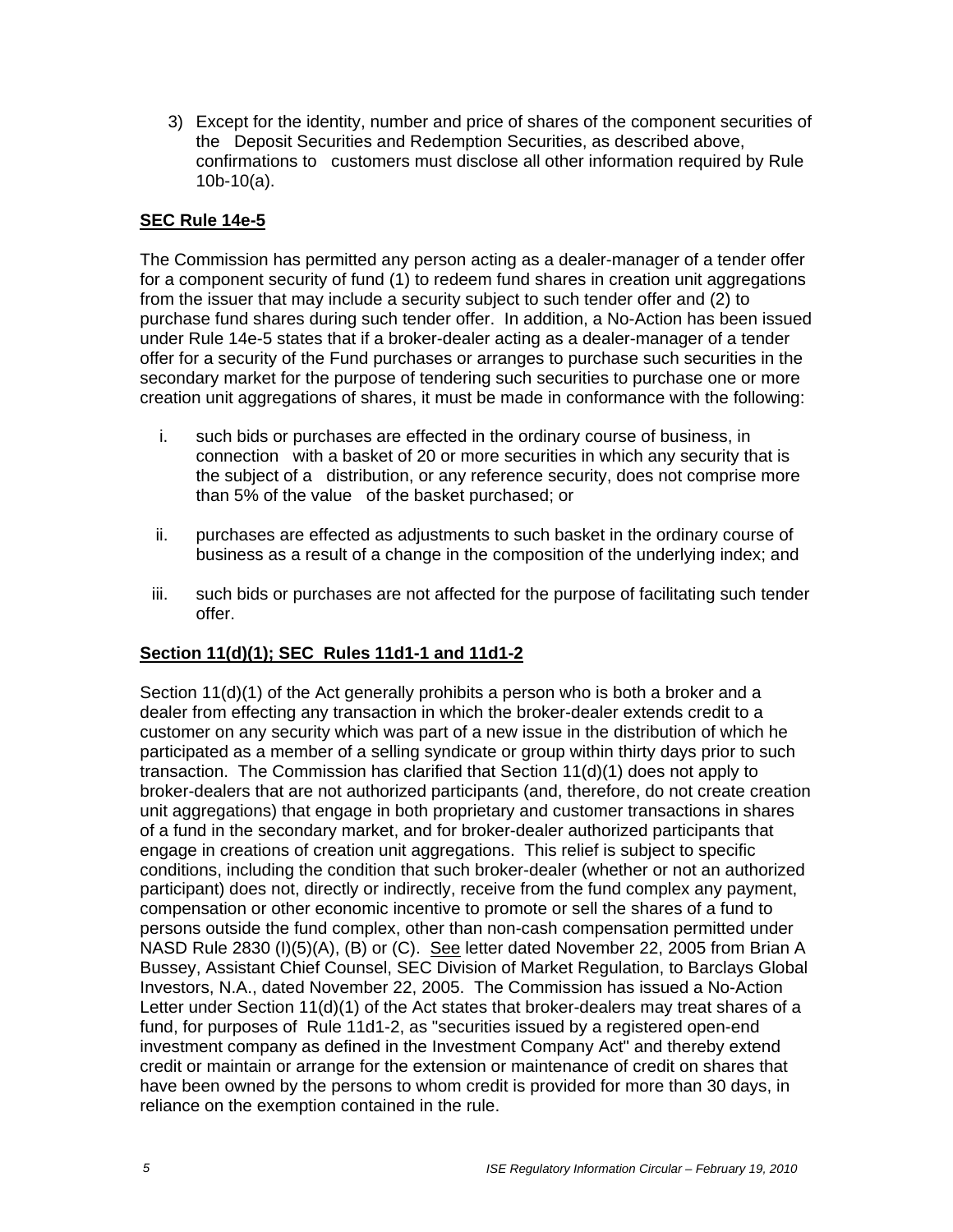#### **SEC Rule 15c1-5 and 15c1-6**

The Commission has issued a No-Action letter with respect to Rule 15c1-5 and Rule 15c1-6 as to the required disclosure of control by a broker or dealer with respect to creations and redemptions of fund shares and secondary market transactions therein.

**This Regulatory Information Circular is not a statutory Prospectus. Equity EAMs should consult the Trust's Registration Statement, SAI, Prospectus and the Fund's website for relevant information.**